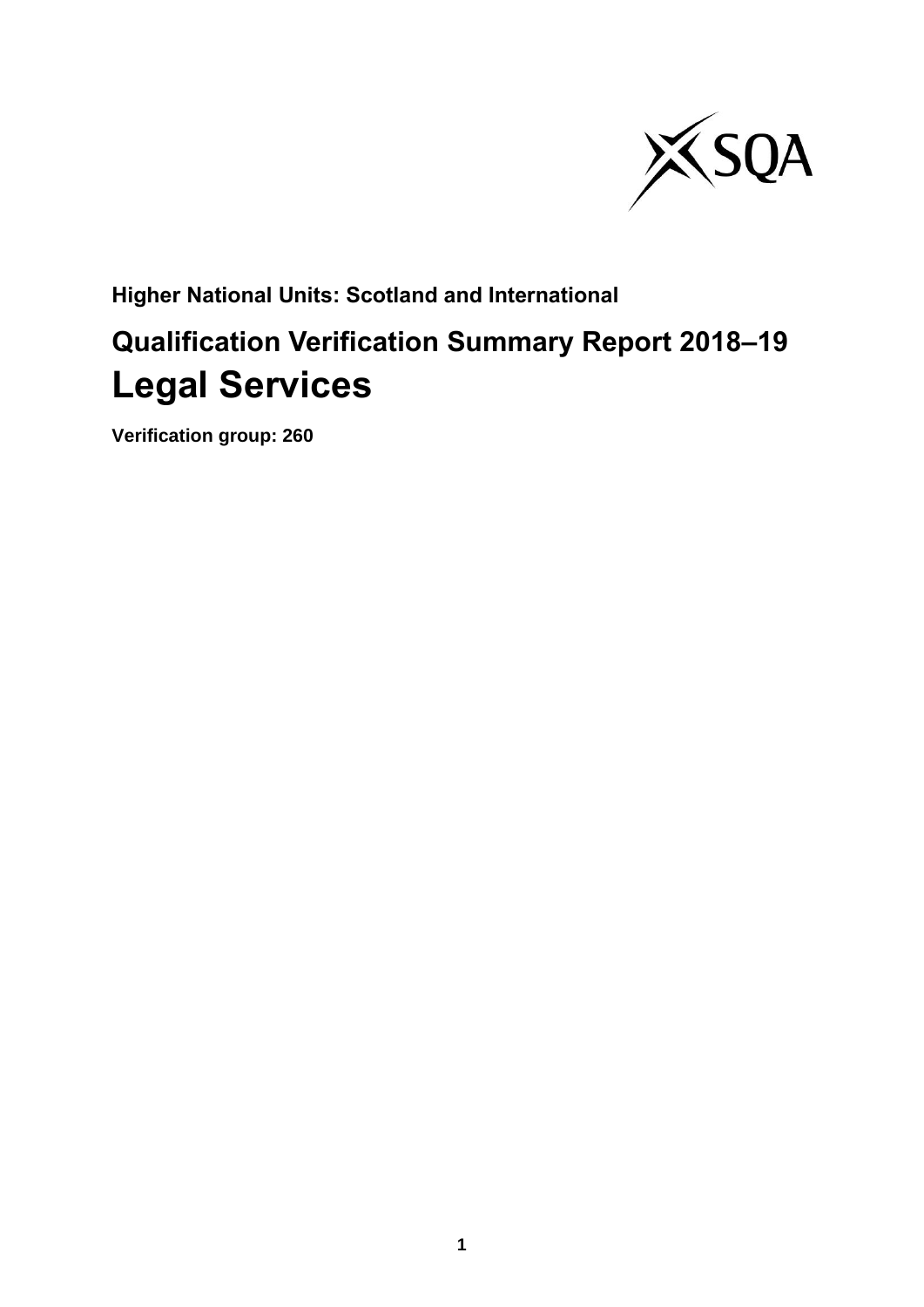## **Introduction**

The units verified in 2018–19 were:

| F84P 34                          | Business Law: An Introduction                                              |
|----------------------------------|----------------------------------------------------------------------------|
| F84P 34                          | <b>Business Contractual Relationships</b>                                  |
| F19X 34                          | <b>Consumer Law</b>                                                        |
| F <sub>1</sub> A <sub>3</sub> 34 | <b>Legal Secretarial Practice</b>                                          |
| F19P 34                          | <b>Scots Private Law</b>                                                   |
| <b>FN5N 34</b>                   | <b>Property Law</b>                                                        |
| F6JF 34                          | Law and the Media                                                          |
| F <sub>1</sub> A <sub>6</sub> 34 | <b>Scottish Criminal Procedure</b>                                         |
| F1H8 34                          | Legal Services: Graded Unit 1                                              |
| <b>DE5H 34</b>                   | Company Law: An Introduction                                               |
| <b>FW2T 35</b>                   | Sherriff Court Procedure for Divorce and Dissolution of Civil Partnerships |
| F <sub>19</sub> W 35             | <b>Environmental Land Law</b>                                              |
|                                  |                                                                            |

Six visits were carried out this academic session, one of which was an international centre. Two Scottish centres were subject to central verification activity for Graded Unit 1.

Ten remote verification activities were carried out for the international market.

The outcome of external/remote verification activity was successful for the centres involved.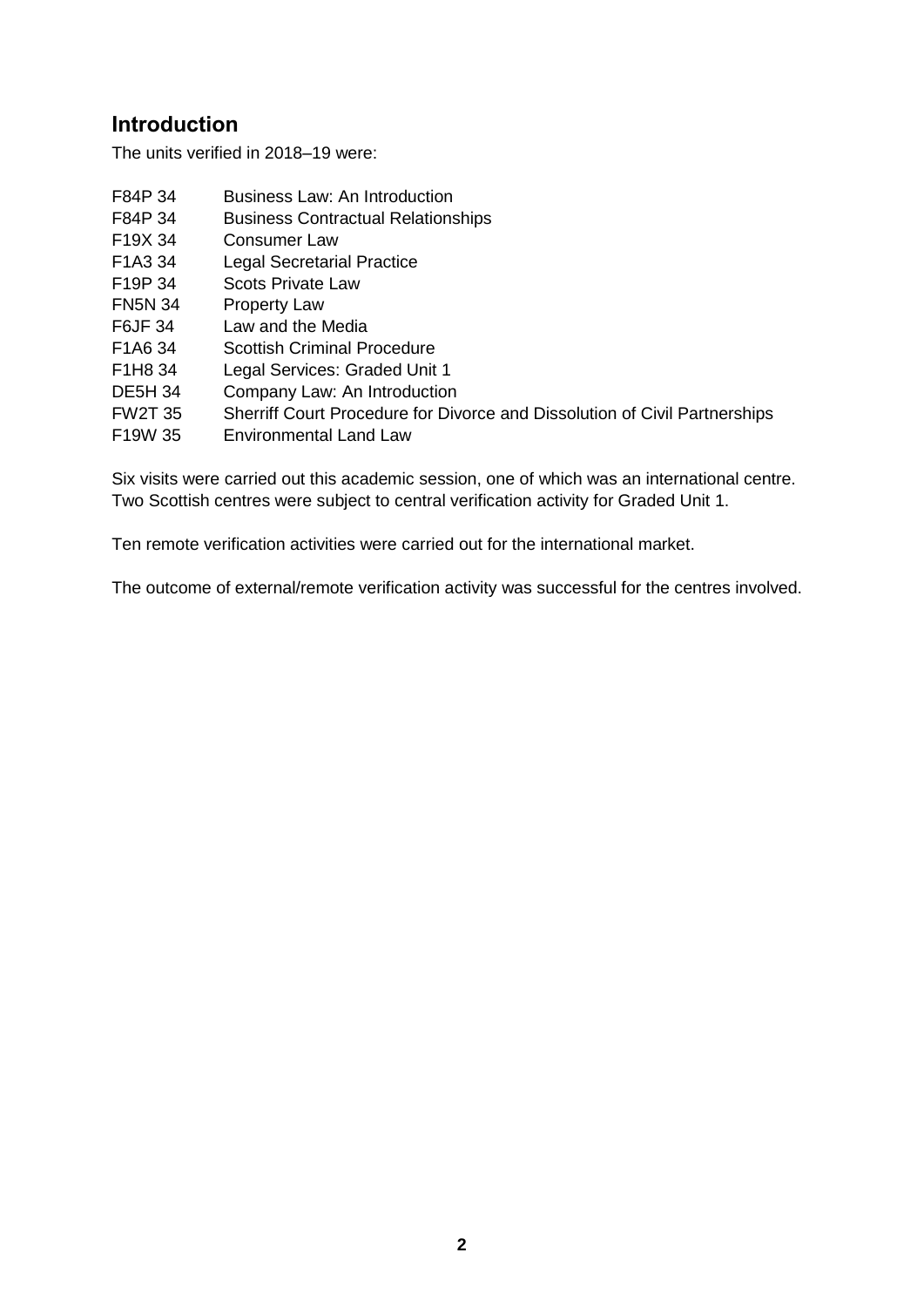## **Category 2: Resources**

#### **Criterion 2.1: Assessors and internal verifiers must be competent to assess and internally verify, in line with the requirements of the qualification**

Staff in all centres involved in the delivery, assessment and internal verification of the units that were externally verified were academically qualified. Current and relevant continuing professional development (CDP) records were also provided for all assessment team members in all centres.

### **Criterion 2.4: There must be evidence of initial and ongoing reviews of assessment environments; equipment; and reference, learning and assessment materials.**

All visiting activity undertaken for Scottish and international centres confirmed that all the centres had carried out reviews on the assessment environment, equipment, and reference and learning materials. One centre provided evidence of having consulted the personal learning plans for candidates to see what requirements for candidates there were, if any, in advance of the assessment event, eg whether candidates required a laptop. This was subsequently noted on the class register to ensure that everything was organised for the day of the assessment itself.

This could not be confirmed for those centres where remote verification or central verification activity was undertaken.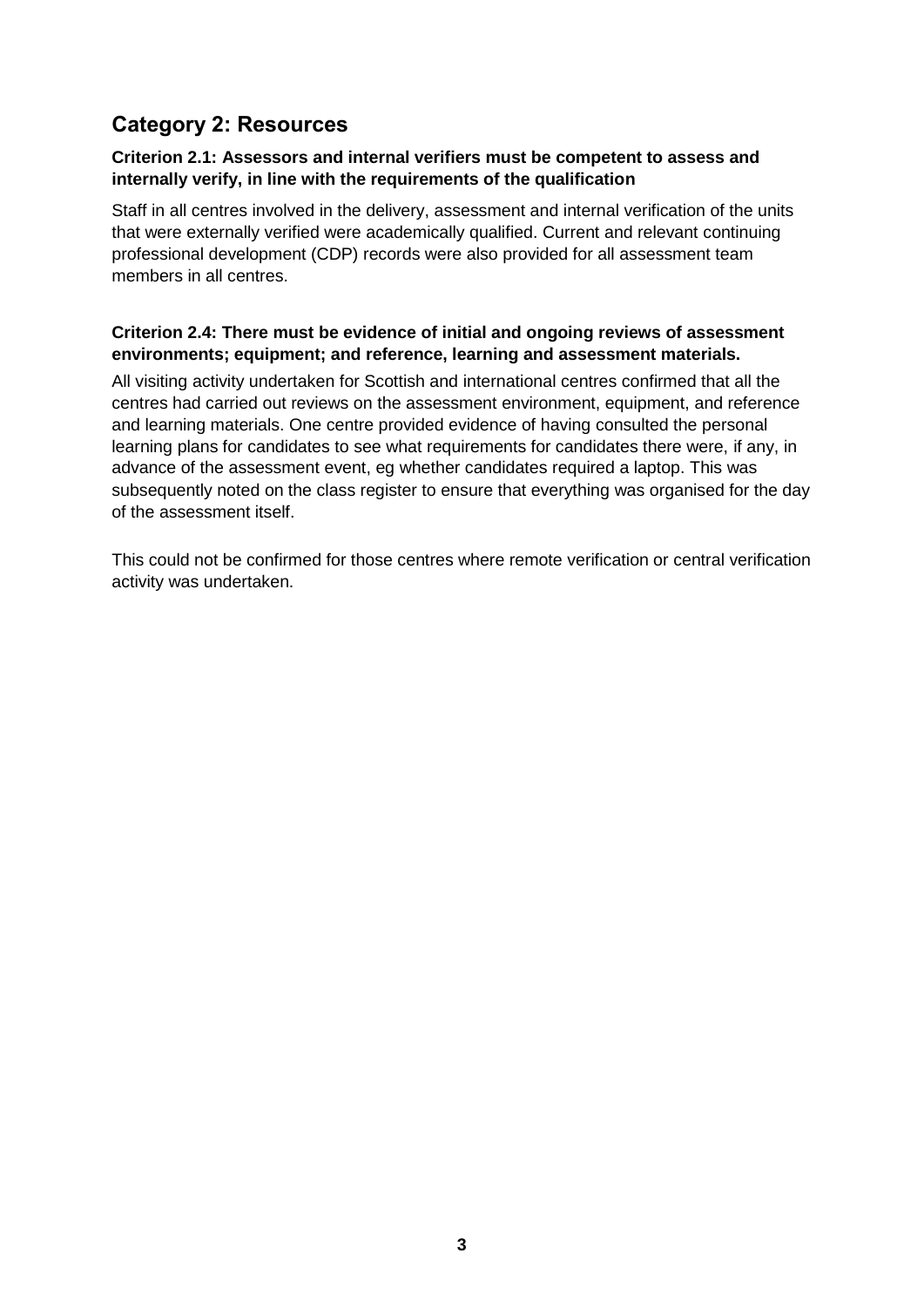## **Category 3: Candidate support**

#### **Criterion 3.2: Candidates' development needs and prior achievements (where appropriate) must be matched against the requirements of the award.**

For all centres where visiting activity had been undertaken, (both Scottish and international), it was ascertained that clear policies and procedures were in place that allowed candidates' development needs and prior achievements to be matched against the requirements of the units they had completed.

This criterion is not covered in remote or central verification activity.

### **Criterion 3.3: Candidates must have scheduled contact with their assessor to review their progress and to revise their assessment plans accordingly.**

From the evidence reviewed by external verifiers visiting the centres, both Scottish and international, it is clear that all centres have procedures in place that allow candidates to have regular contact with their assessors and tutors.

This criterion is not covered in remote or central verification activity.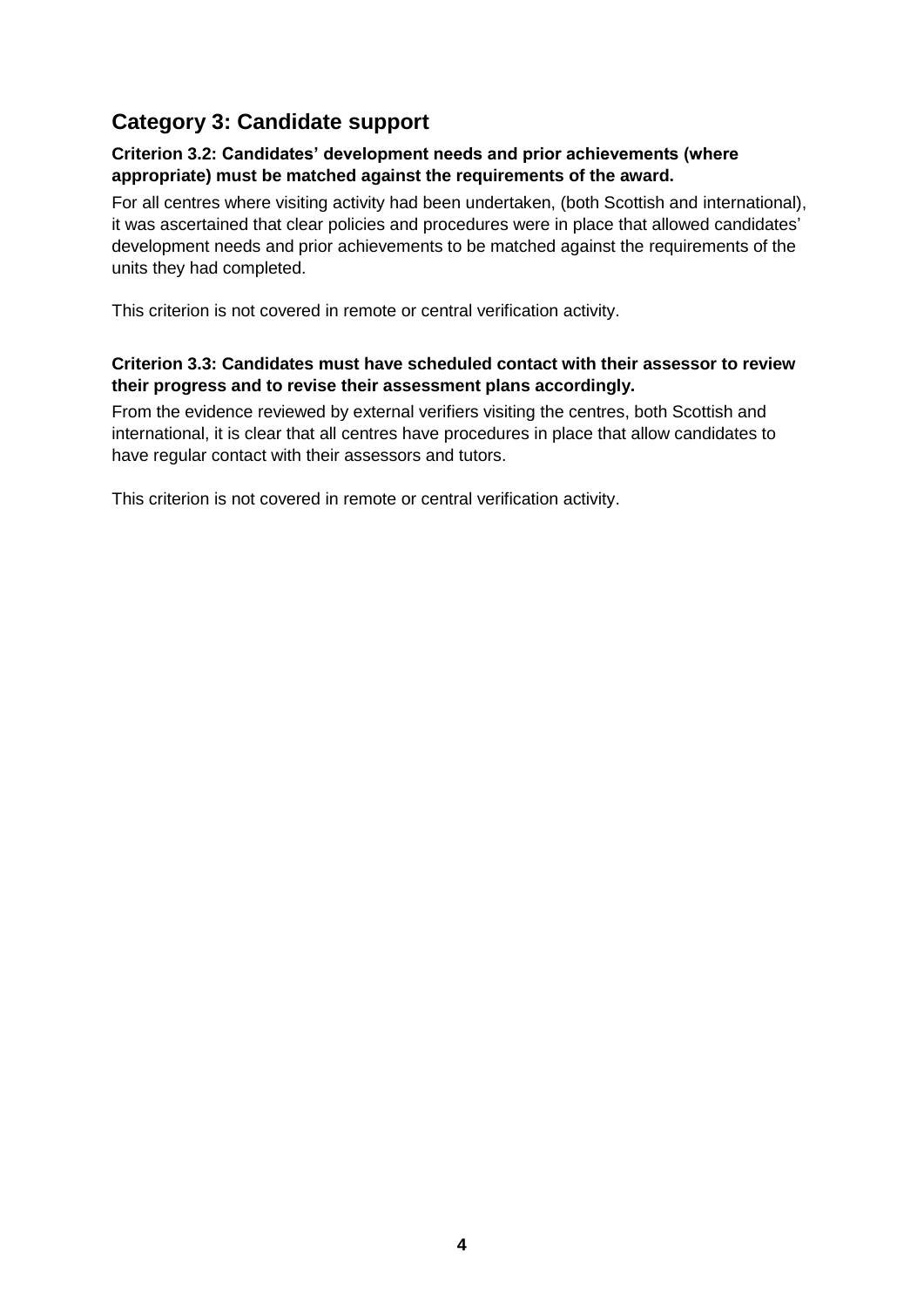## **Category 4: Internal assessment and verification**

#### **Criterion 4.2: Internal assessment and verification procedures must be implemented to ensure standardisation of assessment.**

From the evidence reviewed on all domestic and international visits conducted this academic session, it was clear that all centres had appropriate assessment and internal verification procedures in place to ensure standardisation of assessment decisions for all candidates.

For the remote activity carried out on the international centres, and for the central verification activity, documentary evidence was submitted indicating that internal assessment and standardisation procedures were in place and had been implemented to ensure standardisation of assessment decisions.

#### **Criterion 4.3: Assessment instruments and methods and their selection and use must be valid, reliable, practicable, equitable and fair.**

All Scottish centres had used instruments of assessment from the SQA secure website, or centre-devised assessments that may or may not have been prior verified by SQA. However, all instruments of assessment and their method of selection met this criterion.

International centres had either used instruments of assessment obtained from the China secure website or instruments that had been prior verified by SQA, therefore meeting the criterion.

Graded unit instruments of assessment had been obtained from the SQA secure website and also met the criterion.

### **Criterion 4.4: Assessment evidence must be the candidate's own work, generated under SQA's required conditions.**

All candidate evidence reviewed for all centres, domestic and international, had been generated according to the SQA requirements set out in the relevant unit specification.

No evidence of plagiarism was identified whilst undertaking visiting, remote or central verification activity.

### **Criterion 4.6: Evidence of candidates' work must be accurately and consistently judged by assessors against SQA's requirements.**

All evidence reviewed for all centres, international and Scottish, had been consistently and accurately judged by all assessors and internal verifiers according to the relevant unit specifications.

#### **Criterion 4.7: Candidate evidence must be retained in line with SQA requirements.**

All candidate evidence for all centres subject to visiting external/central and remote verification activity had been retained in line with SQA requirements.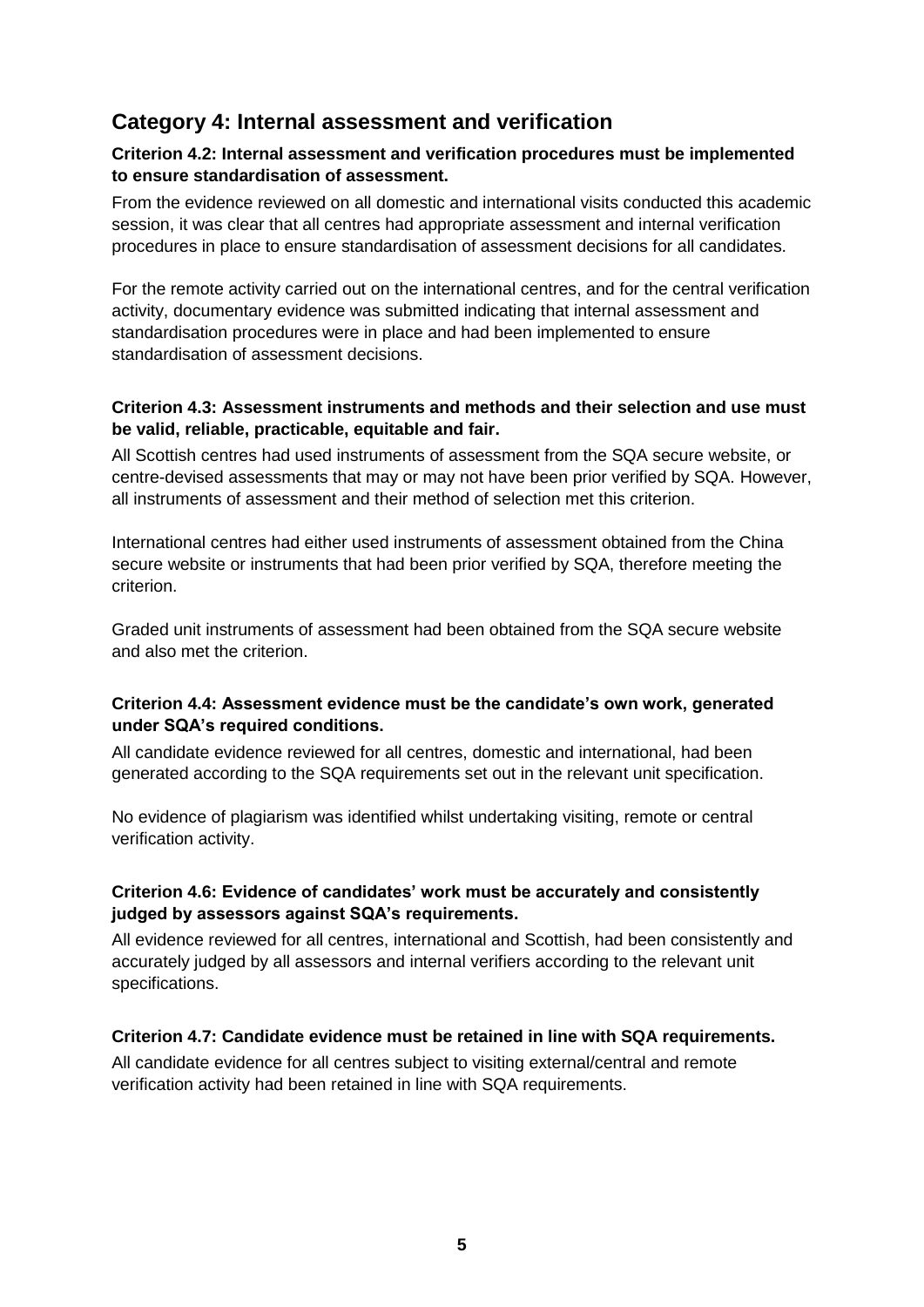### **Criterion 4.9: Feedback from qualification verifiers must be disseminated to staff and used to inform assessment practice.**

It was confirmed that all Scottish centres that were externally verified and had received feedback, had subsequently disseminated the feedback to the relevant staff at standardisation meetings. This was in accordance with their centre policies.

This criterion cannot be quality assured by remote or central verification.